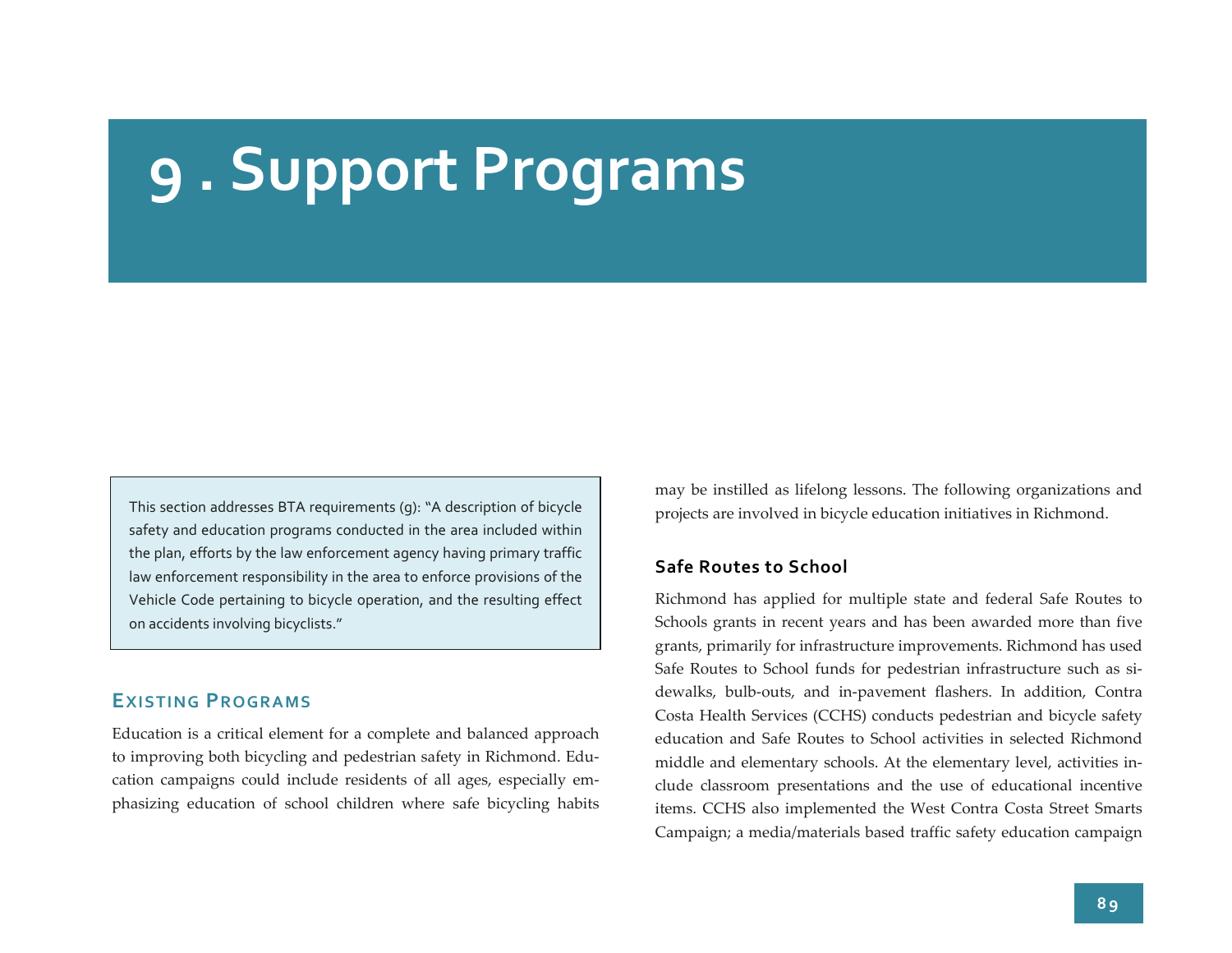in Richmond and elsewhere in West County. The latter is <sup>a</sup> partner‐ ship with the City through the West Contra Costa Transportation Ad‐ visory Committee; however this program is no longer funded.

## **Richmond Bicycle/Pedestrian Advisory Committee**

The Richmond BPAC (RBPAC) was formed in 2008 to allow the com‐ munity to work in partnership with the City of Richmond. The RBPAC's mission is to promote local, commuter and recreational cycl‐ ing and walking in Richmond and improve the safety of cyclists on our roads. The RBPAC provides input and feedback to the City on cycling and pedestrian infrastructure by reviewing plans and prioritizing projects. RBPAC also will undertake various cycling education and awareness activities in co‐operation with the City.

#### **Contra Costa Health Services**

CCHS has been actively involved in bicycle and pedestrian safety ef‐ forts in Richmond. Since 2003 the CCHS Injury Prevention Project has made strides towards locating and prioritizing hotspots and improv‐ ing pedestrian and bicycle safety through prevention. The Project has resulted in key traffic safety profiles, identification of hotspot intersec‐ tions and improvement recommendations for areas such as the North and East neighborhoods, where prevalent speeding on local streets is <sup>a</sup> critical concern.

### **Richmond Spokes**

Richmond Spokes is <sup>a</sup> training program that empowers young entre‐ preneurs to design, plan, market and execute their ideas related to bicycling. Youth participants provide cyclists with professional bicycle services, sales and accessories. Through education, empowerment, employment and engagement, Richmond Spokes encourages selfsufficiency, job skill training, educational opportunities and <sup>a</sup> culture of stewards who use cycling and sustainable transportation to enable physical, personal, and professional mobility.

http://sites.google.com/a/richmondspokes.org/about/



# **East Bay Bicycle Coalition**

The East Bay Bicycle Coalition (EBBC) is <sup>a</sup> non‐profit advocacy group that promotes bicycling as an everyday means of transportation. A grea<sup>t</sup> deal of EBBC's efforts focus on the development of local bicycle transportation plans in the 33 cities where they represen<sup>t</sup> bicyclistsʹ interests. EBBC further promotes the formation of grassroots Bicycle Advisory Committees (BACs) to review plans and prioritize funding.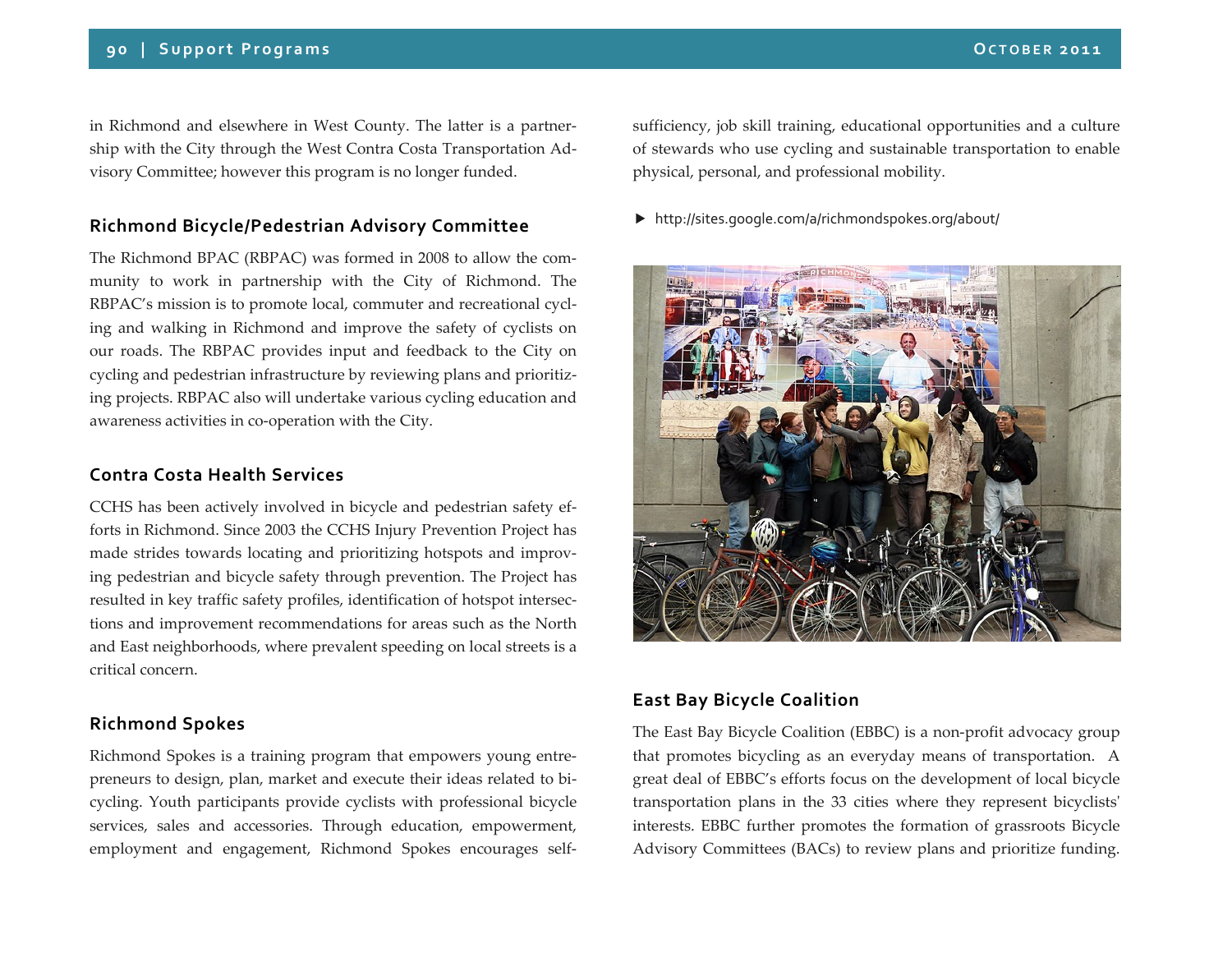The EBBC also advocates for countywide and regional bicycle plan‐ ning and funding. The EBBC also organizes education and outreach events such as Bike to Work Day.

## **The Yellow Brick Road**

The Yellow Brick Road is <sup>a</sup> youth conceived Safe Routes to Schools project that will be based in the Iron Triangle neighborhood of Richmond. The project will be led by Opportunity West, <sup>a</sup> community center that provides suppor<sup>t</sup> to high‐risk families and youth. Thus far, the Yellow Brick Road project has conducted walking audits and workshops to identify opportunities for safety improvements.

# **Bicycle Art Salon**

The Bicycle Art Salon is <sup>a</sup> new community bicycling organization quickly "gathering steam" in Richmond.

# **RECOMMENDATIONS**

The focus in bicycling planning is often on building capital projects. Support programs are important because they increase the safety, utility and viability of those projects. Municipalities provide suppor<sup>t</sup> to, and even administer, <sup>a</sup> broad range of programs and activities related to bicycling safety, education, promotion and law enforcement as <sup>a</sup> way to complement their project-building efforts. Below is a list of programs and activities that have proven effective in other jurisdic‐ tions and which the City of Richmond could choose to offer its resi‐ dents.

### **Education**

- **Q** Provide funding and logistical support to the East Bay Bicycle Coalition for safe riding classes in Richmond.
- **Q** Develop and deliver bilingual educational campaigns (through billboards, public service announcements or brochures, for example) with bicycling safety and share‐the‐road messages.
- $\square$  Sponsor design contests for posters or web material publicizing cycling as <sup>a</sup> means of transportation.
- **Q** Partner with the school district to: offer bicycle rodeos and "Safe Moves" training at elementary schools to teach children the basics of safe bicycling (and walking); to educate parents on the use of helmets, bicycle maintenance and safe cycling habits for their children; to develop curriculum material at the middle‐ and high school levels on bicycling; and to include bicycling information in the drivers' education curriculum.
- **Q** Require that City planners and engineers attend trainings on bicycle planning and design.

# **Encouragement and promotion**

- **Q** Provide funding and logistical support toward Bike to Work Day activities, and help publicize the event.
- Organize events similar to Oakland's Oaklavía or San Francisco's Sunday Streets, during which segments of one or more streets are closed to car traffic for bicycling, strolling, rolling and other recreational activities.
- Print and distribute full-color copies of maps of the city's existing and proposed bikeway system—including key destinations and bike parking facilities—to schools, major employers and community organizations, among others.
- Install <sup>a</sup> map of biking routes and parking facilities in the Richmond BART/Amtrak station.